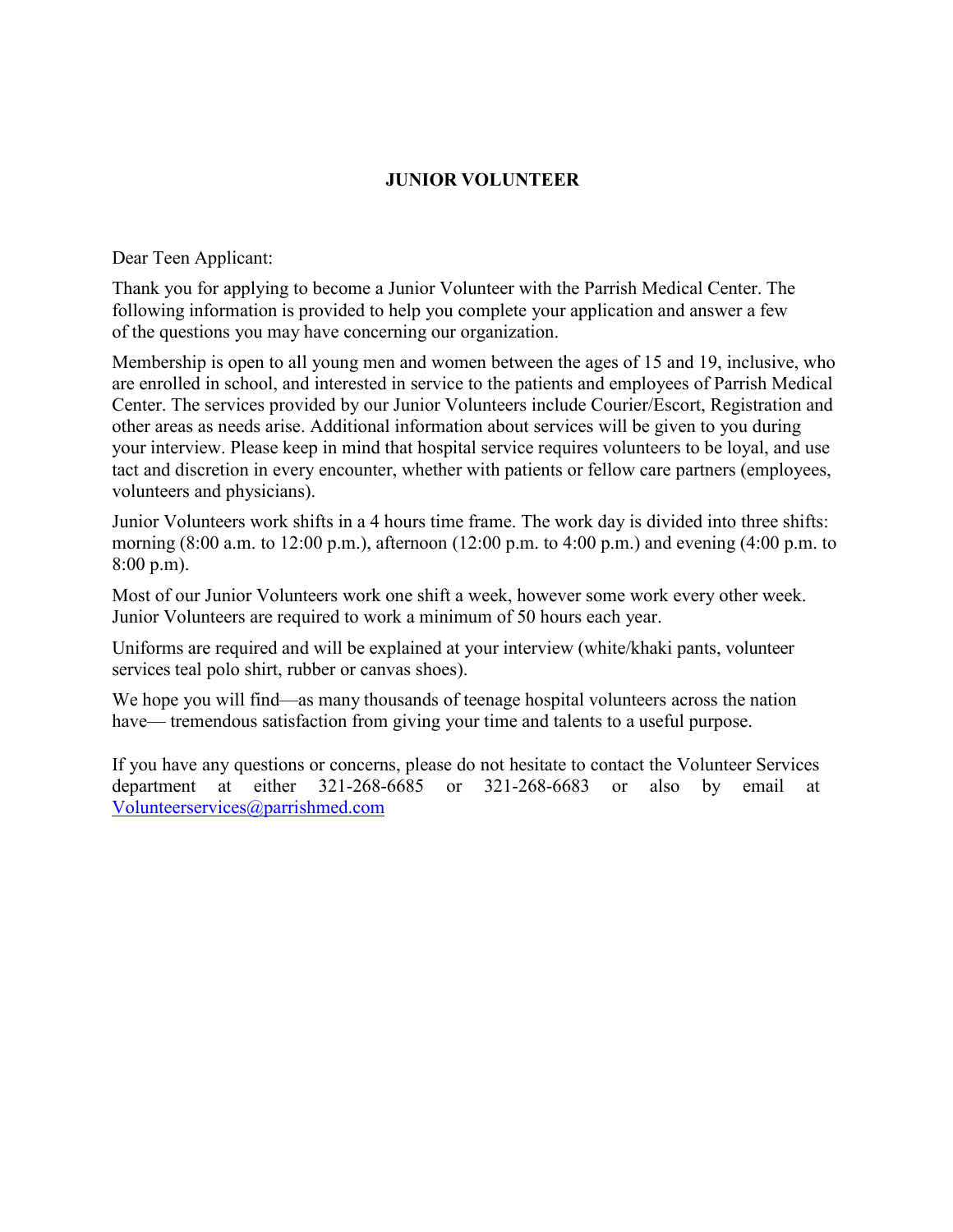# **Junior Volunteer Service Application**

| <b>Parrish Medical Center</b>                                                                                                                                                                                                 |                                                                                                                                                                                                                                                     |                                                                                  |                       |
|-------------------------------------------------------------------------------------------------------------------------------------------------------------------------------------------------------------------------------|-----------------------------------------------------------------------------------------------------------------------------------------------------------------------------------------------------------------------------------------------------|----------------------------------------------------------------------------------|-----------------------|
| Name: Name:                                                                                                                                                                                                                   |                                                                                                                                                                                                                                                     |                                                                                  |                       |
| Address: Address:                                                                                                                                                                                                             |                                                                                                                                                                                                                                                     |                                                                                  |                       |
|                                                                                                                                                                                                                               |                                                                                                                                                                                                                                                     |                                                                                  | State: <u>Zip:</u>    |
|                                                                                                                                                                                                                               |                                                                                                                                                                                                                                                     |                                                                                  |                       |
| Emergency Contact:                                                                                                                                                                                                            |                                                                                                                                                                                                                                                     |                                                                                  |                       |
| Email address: Note and the set of the set of the set of the set of the set of the set of the set of the set of the set of the set of the set of the set of the set of the set of the set of the set of the set of the set of | $\overline{\text{Name}}$                                                                                                                                                                                                                            | Phone                                                                            | Relationship          |
|                                                                                                                                                                                                                               |                                                                                                                                                                                                                                                     |                                                                                  | Birthdate (mm/dd/yy): |
| (Must be 15 to 19 years of age and enrolled in school)                                                                                                                                                                        |                                                                                                                                                                                                                                                     |                                                                                  |                       |
|                                                                                                                                                                                                                               | School Attending:<br>Grade: The Contract of the Contract of the Contract of the Contract of the Contract of the Contract of the Contract of the Contract of the Contract of the Contract of the Contract of the Contract of the Contract of the Con |                                                                                  |                       |
|                                                                                                                                                                                                                               |                                                                                                                                                                                                                                                     | Organization(s) you belong to:                                                   |                       |
|                                                                                                                                                                                                                               |                                                                                                                                                                                                                                                     |                                                                                  |                       |
|                                                                                                                                                                                                                               |                                                                                                                                                                                                                                                     |                                                                                  |                       |
|                                                                                                                                                                                                                               |                                                                                                                                                                                                                                                     |                                                                                  |                       |
|                                                                                                                                                                                                                               |                                                                                                                                                                                                                                                     |                                                                                  |                       |
|                                                                                                                                                                                                                               |                                                                                                                                                                                                                                                     |                                                                                  |                       |
|                                                                                                                                                                                                                               |                                                                                                                                                                                                                                                     | Previous experience (volunteer, full-time or part-time work): __________________ |                       |
|                                                                                                                                                                                                                               |                                                                                                                                                                                                                                                     |                                                                                  |                       |
|                                                                                                                                                                                                                               |                                                                                                                                                                                                                                                     | Why do you want to become a Junior Volunteer? __________________________________ |                       |
|                                                                                                                                                                                                                               |                                                                                                                                                                                                                                                     |                                                                                  |                       |
|                                                                                                                                                                                                                               |                                                                                                                                                                                                                                                     |                                                                                  |                       |

Additional Comments: \_\_\_\_\_\_\_\_\_\_\_\_\_\_\_\_\_\_\_\_\_\_\_\_\_\_\_\_\_\_\_\_\_\_\_\_\_\_\_\_\_\_\_\_\_\_\_\_\_\_\_\_\_\_\_\_\_\_\_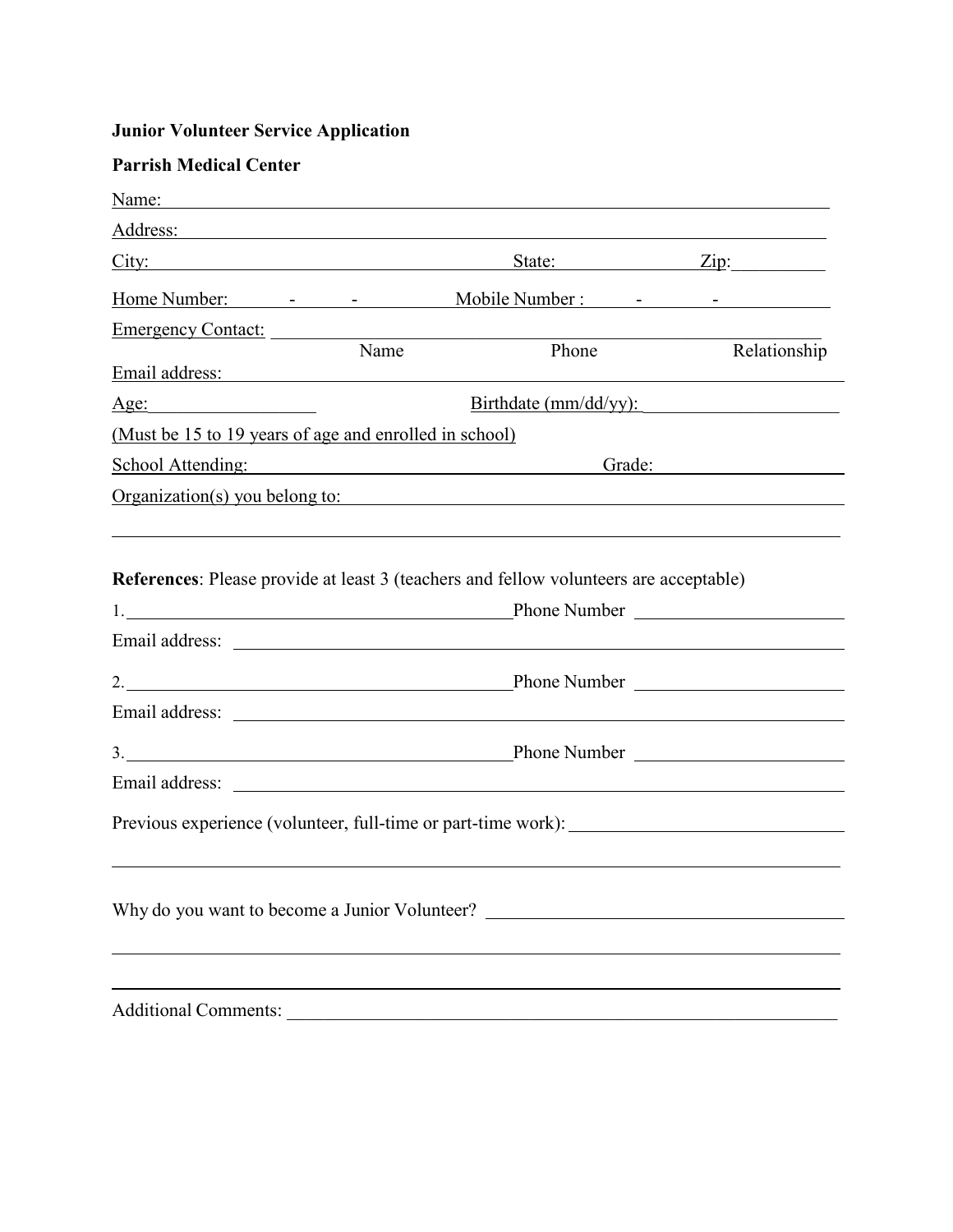#### **JUNIOR VOLUNTEERS**

#### Dear Parent(s):

.

Your son/daughter would like to serve as a volunteer at Parrish Medical Center and has requested an application for membership in the Junior Volunteer program. Parrish Medical Center would be pleased to consider him/her as a member of the Junior Volunteer program if this meets with your approval. The Junior Volunteer will wear a teal Volunteer Services logo shirts and white/khaki pants while on duty, and will work alongside Parrish Medical Center Care Partners. Some services provided by our Junior Volunteers include Courier/Escort, Registration and other services as the need arises.

If you approve of your son/daughter serving in this worthwhile program, please sign and return the consent form below. The consent form must be received by Parrish Medical Center before any action can be taken on the membership application.

If you have any questions or concerns, please do not hesitate to contact our Patient Experience Team at 321-268-6685 or 321-268-6683.

| <b>CONSENT FORM</b>                                               |                                    |
|-------------------------------------------------------------------|------------------------------------|
| Parrish Medical Center<br>To:<br><b>Volunteer Services</b>        |                                    |
| My son/daughter*,<br>teenage volunteer at Parrish Medical Center. | has my (our) consent to serve as a |
| Signature of Parent/ Parents/ Guardian                            |                                    |
| Printed Name of Parent/ Parents/ Guardian                         |                                    |
| <b>Contact Number</b>                                             |                                    |
| <b>Address</b>                                                    |                                    |
| $\overline{City}$                                                 | $\overline{Zip}$<br><b>State</b>   |
| Date                                                              |                                    |

**\*Please be advised that we must have your son's/daughter's shot record before they may begin volunteering. Thank you.**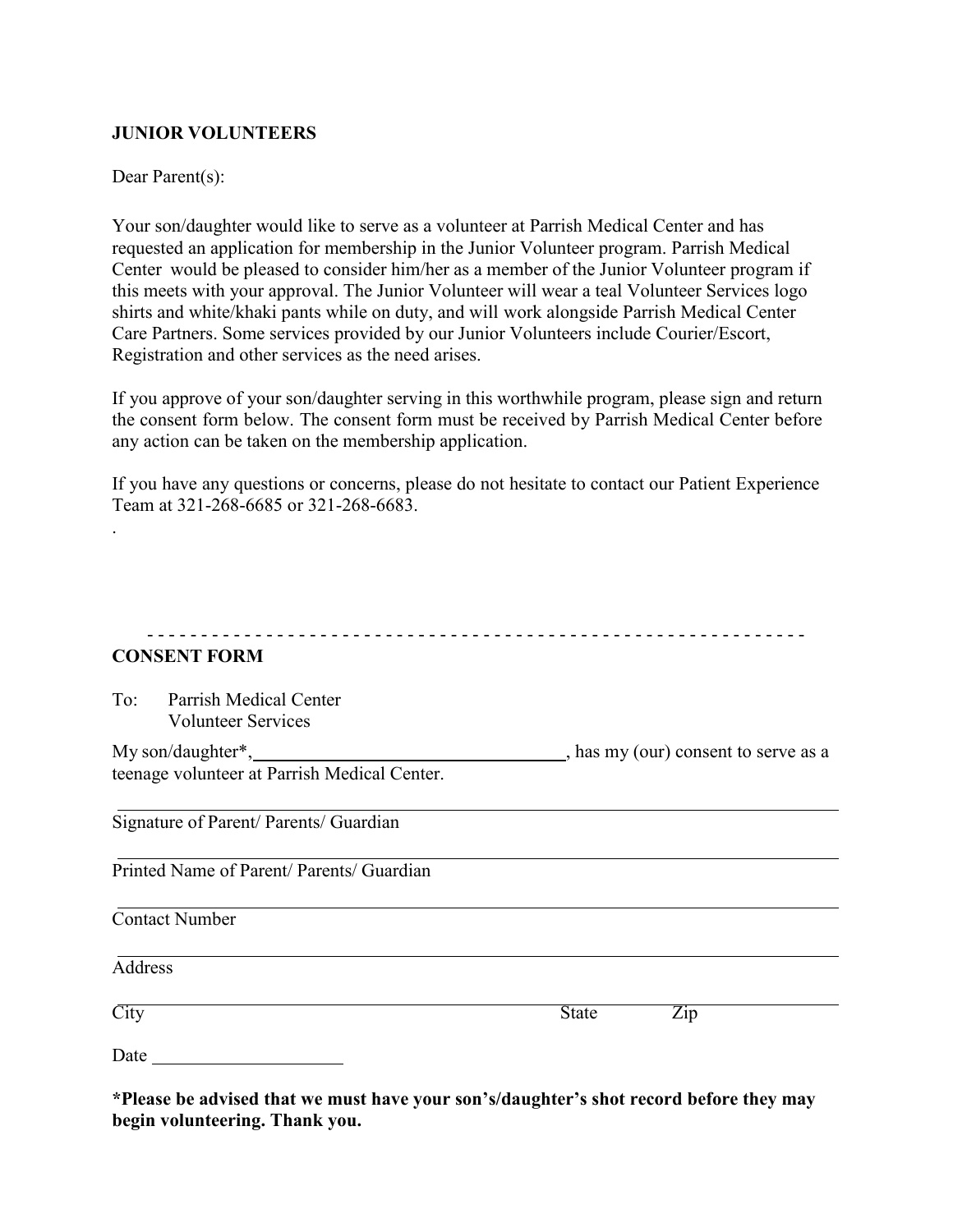# **CODE OF ETHICS FOR VOLUNTEERS**

As a volunteer, I realize that I am subject to a code of ethics that binds the employees at Parrish Medical Center and its off-site family of services. Like them, I assume certain responsibilities and expect to account for my actions based on the organization's expectations. I will keep confidential matters confidential. As a " junior volunteer" I have agreed to work with no monetary compensation. But, once accepted as a volunteer worker, I expect to do my work according to the high standards expected of paid care partners.

I believe that all work should be carefully analyzed so work methods can be standardized. I believe that people should be studied in order to determine what jobs they can do and like to do, and that as far as possible, they should be assigned to jobs they can do well and enjoy.

I promise to be open-minded in my work, to be trained for it, and bring interest and attention to it. I realize that I may have assets that my co-workers may not have andthat I should use these to enrich the projects we are working on together. I also realize I may lack assets that my coworkers have. I will not let this make me feel inadequate, but will endeavor to assist in developing good teamwork.

I will learn how I can best serve the activity for which I have volunteered, and offer as much as I am sure I can give, but no more. I realize that I must live up to my promises and, therefore, will be careful that my agreement is simple and clear so that it cannot be misunderstood.

I believe my attitude toward volunteer work should be professional. I believe that I have an obligation to my work, to those who direct it, to my colleagues, to those for which it is done, and to the public.

Being eager to contribute all I can to Parrish Medical Center's healing environment,I accept this Code of Ethics for Volunteers as my code, to be followed carefully and cheerfully.

| Signed | $1 - 4$<br>Date |
|--------|-----------------|
|        |                 |

Print Name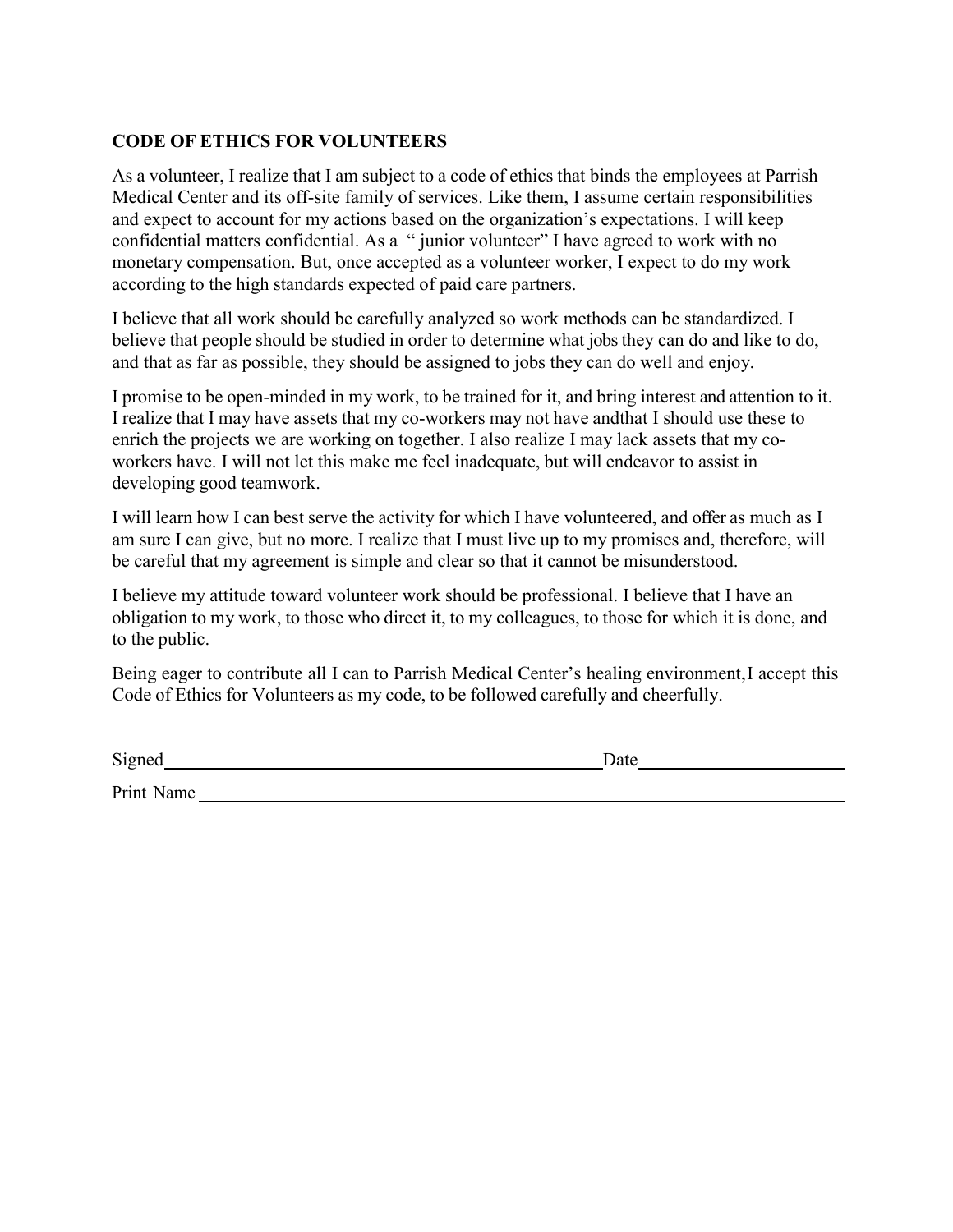### **VOLUNTEER SERVICES REQUEST FOR LOCAL LAW ENFORCEMENT CHECK FOR APPLICANTS**

Pursuant to Chapter 85-54, Laws of Florida, Parrish Medical Center requests a local records check on the applicant listed below:

| Last Name                                                                 | Middle | First      |  |
|---------------------------------------------------------------------------|--------|------------|--|
| Social Security Number                                                    |        |            |  |
| Date of Birth                                                             | Race   | <b>Sex</b> |  |
| Please document the findings on this check and return the information to: |        |            |  |

Parrish Medical Center Human Resources 951 N. Washington Avenue Titusville, FL 32796 Phone: 321-268-6111 ext. 7741 Fax: 321-268-6878

I hereby authorize Brevard County Sheriff's Department to check any and all records pertaining to criminal convictions, and for any law enforcement agency to release to Parrish Medical Center information regarding convictions under Florida Statutes or statutes of other jurisdictions.

Signature of Applicant Date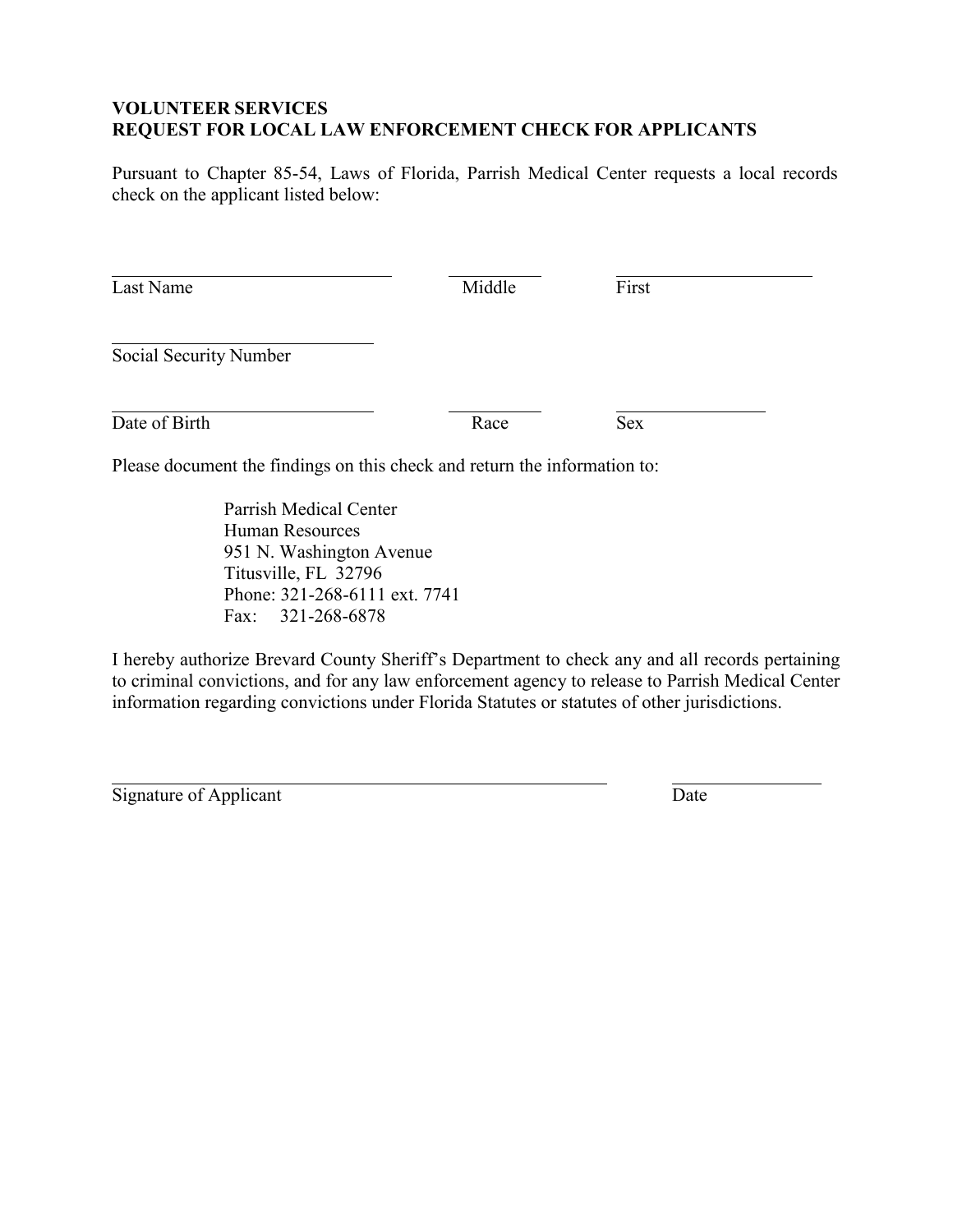# **CONFIDENTIALITY AND NONDISCLOSURE AGREEMENT**

As an employee, regular staff or contracted, volunteer, physician, physician office personnel, student, or vendor at Parrish Medical Center, I have the duty to protect the confidentiality of all patient, medical, financial, employee, organizational, and other types of information as outlined in this agreement. I also understand that each and every patient, visitor, guarantor, employee, and other individual associating or interacting with Parrish Medical Center has the legal right to confidential treatment of information about himself or herself.

Therefore, any and all information I am exposed to in the course of performing my professional duties or that I come into contact with in the course of my interactions with Parrish Medical Center will be treated as highly confidential, and will not be disclosed to anyone who does not need that information to perform his or her professional or medical care duties. Physicians, nurses, and other patient-care personnel should never disclose patient information to anyone who is not directly involved in that patient's current care, including, but not limited to the patient's spouse, family and relatives, friends, or other physicians or caregivers who treat the patient for other reasons.

The security and confidentiality of information accessed through electronic information systems is protected through the use of personal user IDs and passwords. The following statement describes your understanding of the significance of accessing protected health information electronically and the implications of any misuse:

I understand that personal user IDs and passwords are the equivalent of my legal signature and I am responsible for their use. I will never knowingly allow anyone to use my user IDs and passwords or leave a system unattended without signing out. I will not disclose my user IDs and passwords to anyone or attempt to gain knowledge of another person's user IDs and passwords to obtain access to any system. In the event that I have any reason to believe the confidentiality of my user IDs and passwords has been compromised, I will immediately notify Information Systems or the appropriate system administrator of the violation and have my password changed. Any misuse of my user IDs and passwords to obtain clinical, financial, or business information that is not in the direct performance of my duties or responsibilities is a violation resulting in disciplinary action up to and including termination.

**Accordingly, I pledge and assure that I will protect the confidentiality of any and all patient, medical, financial, employee, organizational, and other types of information to which I am exposed. This pledge of confidentiality applies to all sources of information and methods of communication, including but not limited to computer systems, paper documents, email, telephone, direct verbal, and all other forms of communication.**

I further agree that except as permitted or required by this agreement or by law, I expressly agree to comply with the Health Information Portability and Accountability Act (HIPAA) in all respects, including the implementation of necessary safeguards to prevent such disclosure.

#### **I have read and fully understand the above and agree to be bound by each and every term and condition of this agreement with Parrish Medical Center.**

| <b>Print: *First Name</b> |                      | MI | *Last Name            |
|---------------------------|----------------------|----|-----------------------|
| *Signature                |                      |    | *Contact Phone Number |
| *Date                     | <b>Email Address</b> |    |                       |
| <b>*Required Fields</b>   |                      |    |                       |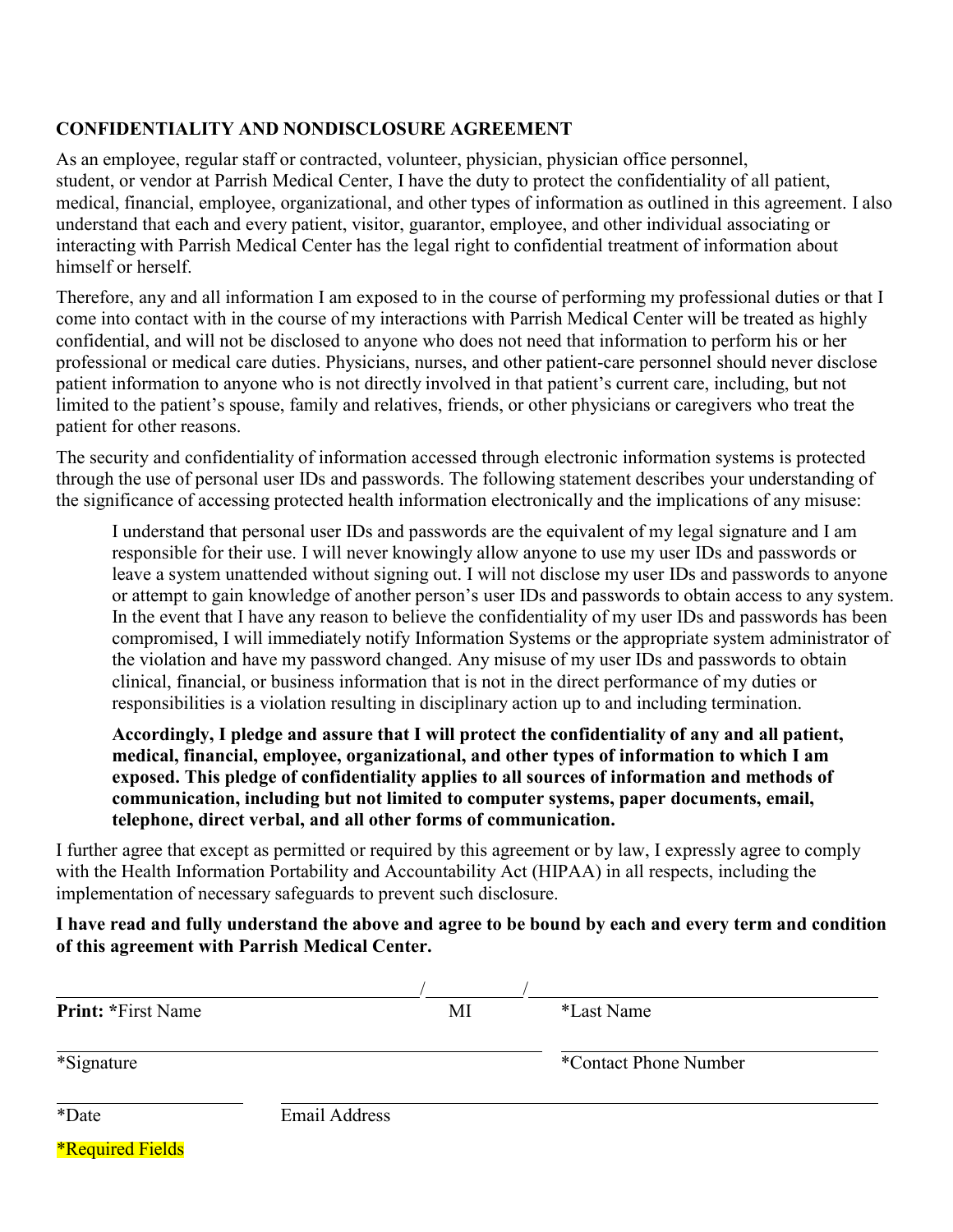### **VOLUNTEER SERVICES WORKERS' COMPENSATION VERIFICATION FORM AND STATEWIDE CRIMINAL HISTORY BACKGROUND CHECK**

RESEARCHERS ASSOCIATES, INC. 850-893-2548 / 850-893-9518

| Has this person had a workers' compensation claim filed in the state of Florida in the last<br><b>years?</b> $\Box$ Yes $\Box$ No                                                                                                    |
|--------------------------------------------------------------------------------------------------------------------------------------------------------------------------------------------------------------------------------------|
| If Yes, Employer                                                                                                                                                                                                                     |
| Type of Injury <u>example and the set of the set of the set of the set of the set of the set of the set of the set of the set of the set of the set of the set of the set of the set of the set of the set of the set of the set</u> |
| Time Lost                                                                                                                                                                                                                            |
|                                                                                                                                                                                                                                      |
|                                                                                                                                                                                                                                      |